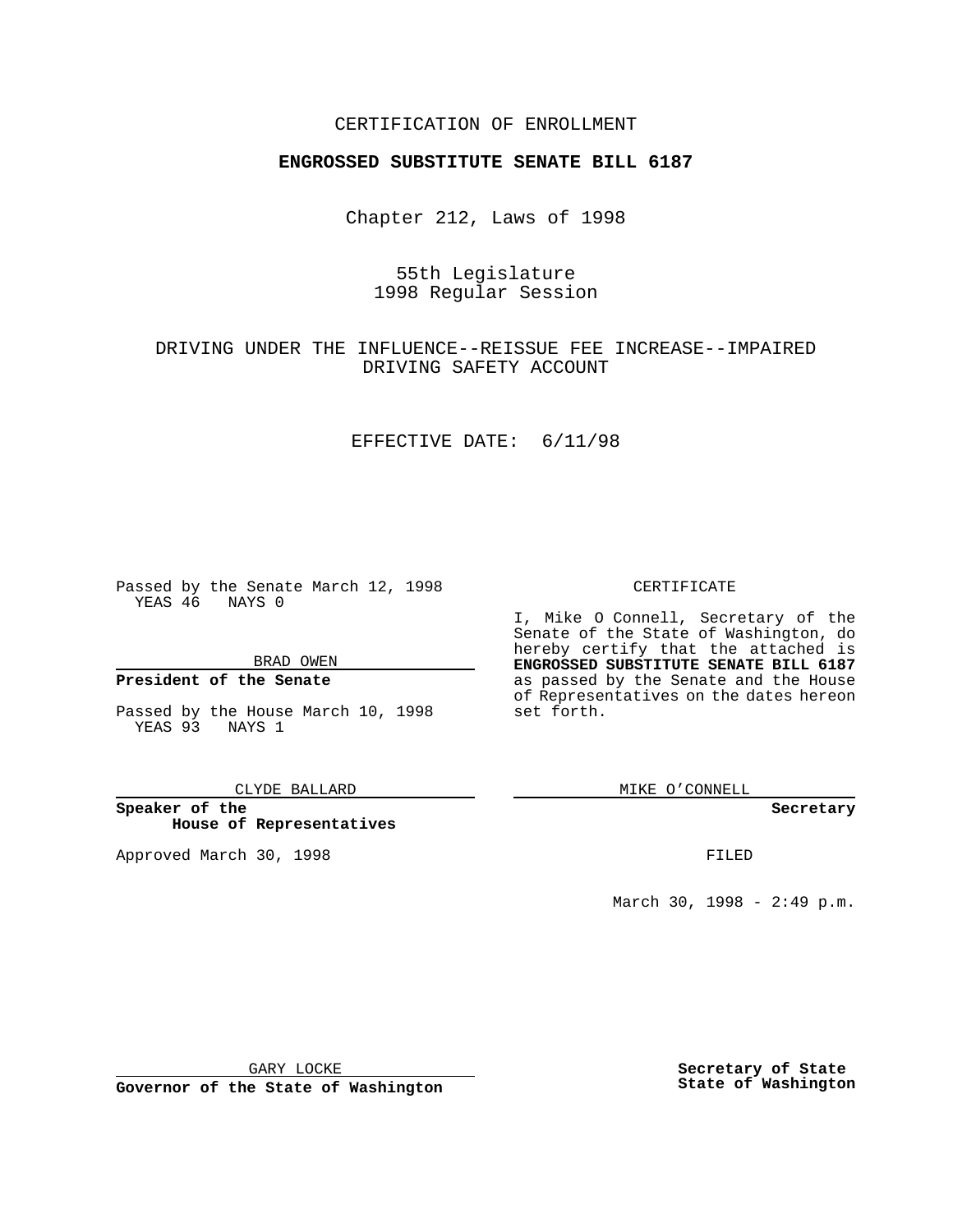## **ENGROSSED SUBSTITUTE SENATE BILL 6187** \_\_\_\_\_\_\_\_\_\_\_\_\_\_\_\_\_\_\_\_\_\_\_\_\_\_\_\_\_\_\_\_\_\_\_\_\_\_\_\_\_\_\_\_\_\_\_

\_\_\_\_\_\_\_\_\_\_\_\_\_\_\_\_\_\_\_\_\_\_\_\_\_\_\_\_\_\_\_\_\_\_\_\_\_\_\_\_\_\_\_\_\_\_\_

AS AMENDED BY THE HOUSE

Passed Legislature - 1998 Regular Session

## **State of Washington 55th Legislature 1998 Regular Session**

**By** Senate Committee on Law & Justice (originally sponsored by Senators Stevens, Oke, Schow, Benton, Zarelli and Swecker)

Read first time 1/23/98.

1 AN ACT Relating to alcohol; amending RCW 46.20.311 and 46.20.391; adding a new section to chapter 46.68 RCW; and prescribing penalties.

BE IT ENACTED BY THE LEGISLATURE OF THE STATE OF WASHINGTON:

 **Sec. 1.** RCW 46.20.311 and 1997 c 58 s 807 are each amended to read as follows:

 $(1)(a)$  The department shall not suspend a driver's license or privilege to drive a motor vehicle on the public highways for a fixed period of more than one year, except as specifically permitted under RCW 46.20.342 or other provision of law. Except for a suspension under RCW 46.20.289, 46.20.291(5), or 74.20A.320, whenever the license or driving privilege of any person is suspended by reason of a conviction, a finding that a traffic infraction has been committed, pursuant to chapter 46.29 RCW, or pursuant to RCW 46.20.291 or 46.20.308, the suspension shall remain in effect until the person gives and thereafter maintains proof of financial responsibility for the future as provided in chapter 46.29 RCW. If the suspension is the result of a violation of RCW 46.61.502 or 46.61.504, the department shall determine the person's eligibility for licensing based upon the reports provided by the alcoholism agency or probation department designated under RCW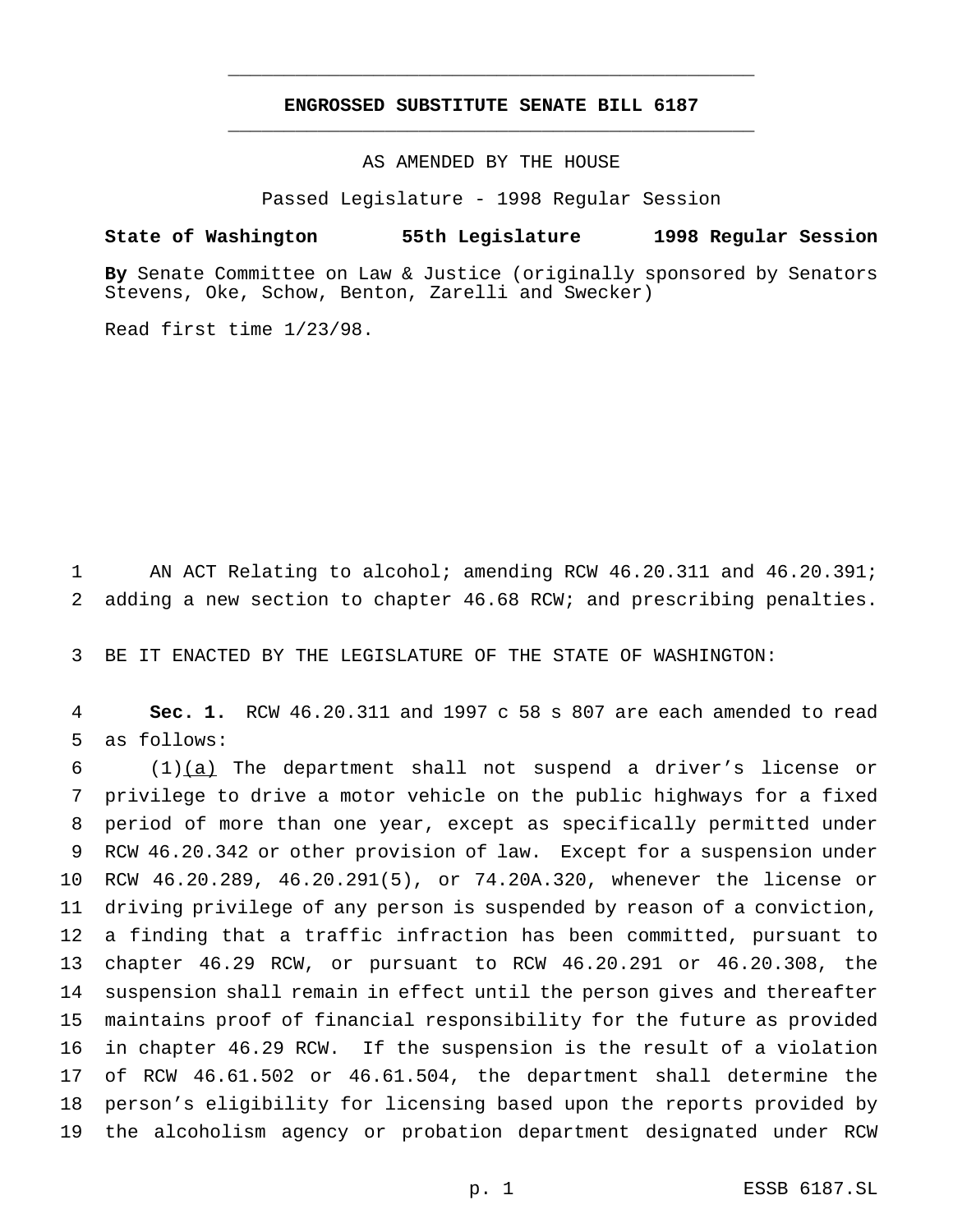46.61.5056 and shall deny reinstatement until enrollment and participation in an approved program has been established and the person is otherwise qualified. Whenever the license or driving privilege of any person is suspended as a result of certification of noncompliance with a child support order under chapter 74.20A RCW or a residential or visitation order, the suspension shall remain in effect until the person provides a release issued by the department of social and health services stating that the person is in compliance with the order.

 $(b)(i)$  The department shall not issue to the person a new, duplicate, or renewal license until the person pays a reissue fee of twenty dollars.

 (ii) If the suspension is the result of a violation of RCW 46.61.502 or 46.61.504, or is the result of administrative action under 15 RCW 46.20.308, the reissue fee shall be one hundred fifty dollars.

16 (2)(a) Any person whose license or privilege to drive a motor vehicle on the public highways has been revoked, unless the revocation was for a cause which has been removed, is not entitled to have the 19 license or privilege renewed or restored until:  $((a+))$  (i) After the expiration of one year from the date the license or privilege to drive 21 was revoked;  $((+b))$  (ii) after the expiration of the applicable 22 revocation period provided by RCW 46.20.3101 or 46.61.5055;  $((\{e\})$ 23 (iii) after the expiration of two years for persons convicted of 24 vehicular homicide; or  $((\langle d \rangle))$  (iv) after the expiration of the applicable revocation period provided by RCW 46.20.265.

 (b)(i) After the expiration of the appropriate period, the person may make application for a new license as provided by law together with 28 a reissue fee in the amount of twenty dollars( $(\frac{1}{2}$  but)).

29 (ii) If the revocation is the result of a violation of RCW 30 46.20.308, 46.61.502, or 46.61.504, the reissue fee shall be one hundred fifty dollars. If the revocation is the result of a violation of RCW 46.61.502 or 46.61.504, the department shall determine the person's eligibility for licensing based upon the reports provided by the alcoholism agency or probation department designated under RCW 46.61.5056 and shall deny reissuance of a license, permit, or privilege to drive until enrollment and participation in an approved program has been established and the person is otherwise qualified.

 (c) Except for a revocation under RCW 46.20.265, the department shall not then issue a new license unless it is satisfied after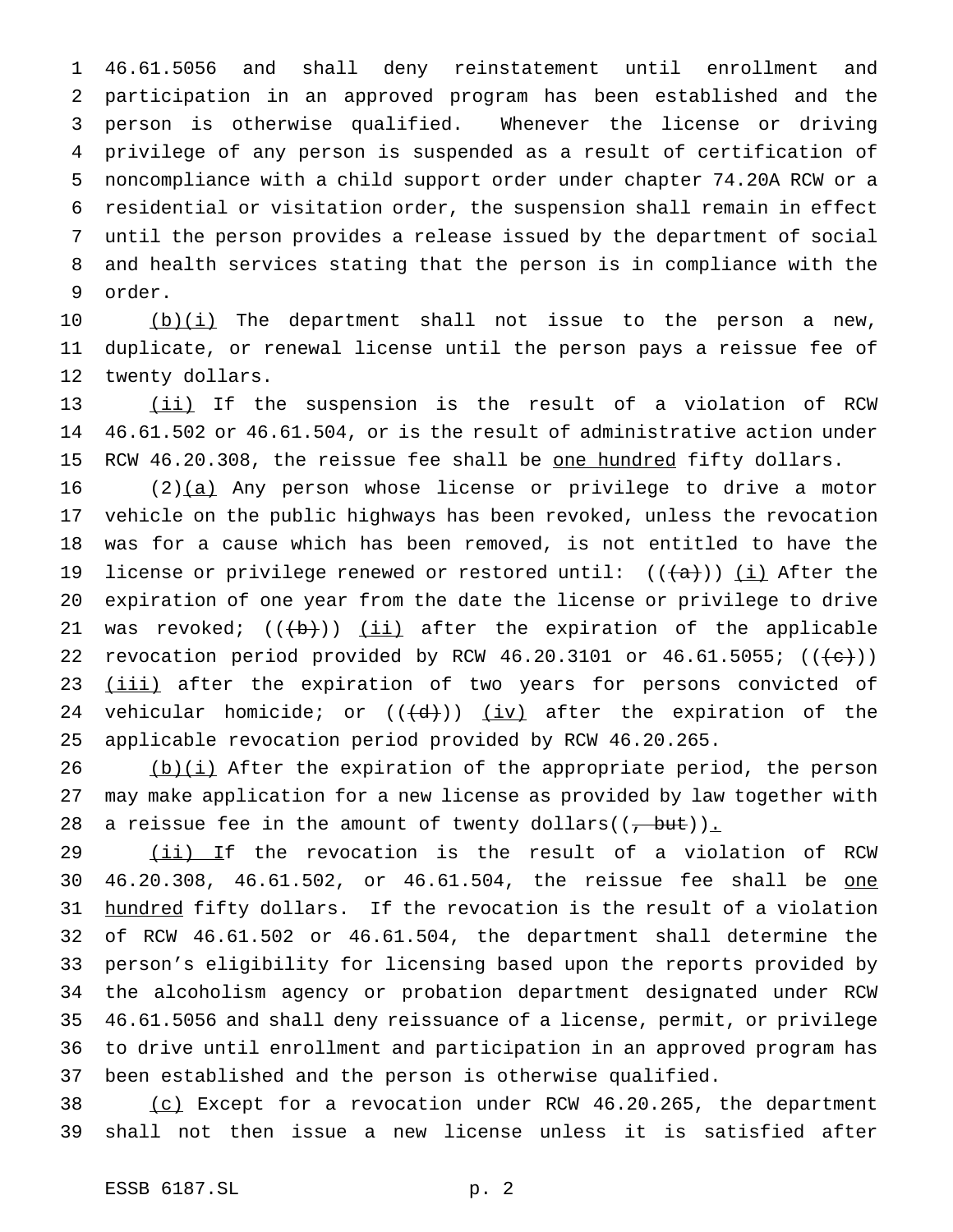investigation of the driving ability of the person that it will be safe to grant the privilege of driving a motor vehicle on the public highways, and until the person gives and thereafter maintains proof of financial responsibility for the future as provided in chapter 46.29 RCW. For a revocation under RCW 46.20.265, the department shall not issue a new license unless it is satisfied after investigation of the driving ability of the person that it will be safe to grant that person the privilege of driving a motor vehicle on the public highways.

9 (3)(a) Whenever the driver's license of any person is suspended pursuant to Article IV of the nonresident violators compact or RCW 46.23.020 or 46.20.289 or 46.20.291(5), the department shall not issue to the person any new or renewal license until the person pays a reissue fee of twenty dollars.

14 (b) If the suspension is the result of a violation of the laws of this or any other state, province, or other jurisdiction involving 16 ( $(\overline{a})$ ) (i) the operation or physical control of a motor vehicle upon the public highways while under the influence of intoxicating liquor or 18 drugs, or  $((+b))$  <u>(ii)</u> the refusal to submit to a chemical test of the 19 driver's blood alcohol content, the reissue fee shall be one hundred fifty dollars.

 NEW SECTION. **Sec. 2.** A new section is added to chapter 46.68 RCW to read as follows:

 The impaired driving safety account is created in the custody of the state treasurer. All receipts from fees collected under RCW 46.20.311 (1)(b)(ii), (2)(b)(ii), and (3)(b) shall be deposited according to RCW 46.68.041. Expenditures from this account may be used only to fund projects to reduce impaired driving and to provide funding to local governments for costs associated with enforcing laws relating to driving and boating while under the influence of intoxicating liquor or any drug. The account is subject to allotment procedures under chapter 43.88 RCW. Moneys in the account may be spent only after appropriation.

 **Sec. 3.** RCW 46.68.041 and 1995 2nd sp.s. c 3 s 1 are each amended to read as follows:

 (1) Except as provided in subsection (2) of this section, the department shall forward all funds accruing under the provisions of chapter 46.20 RCW together with a proper identifying, detailed report